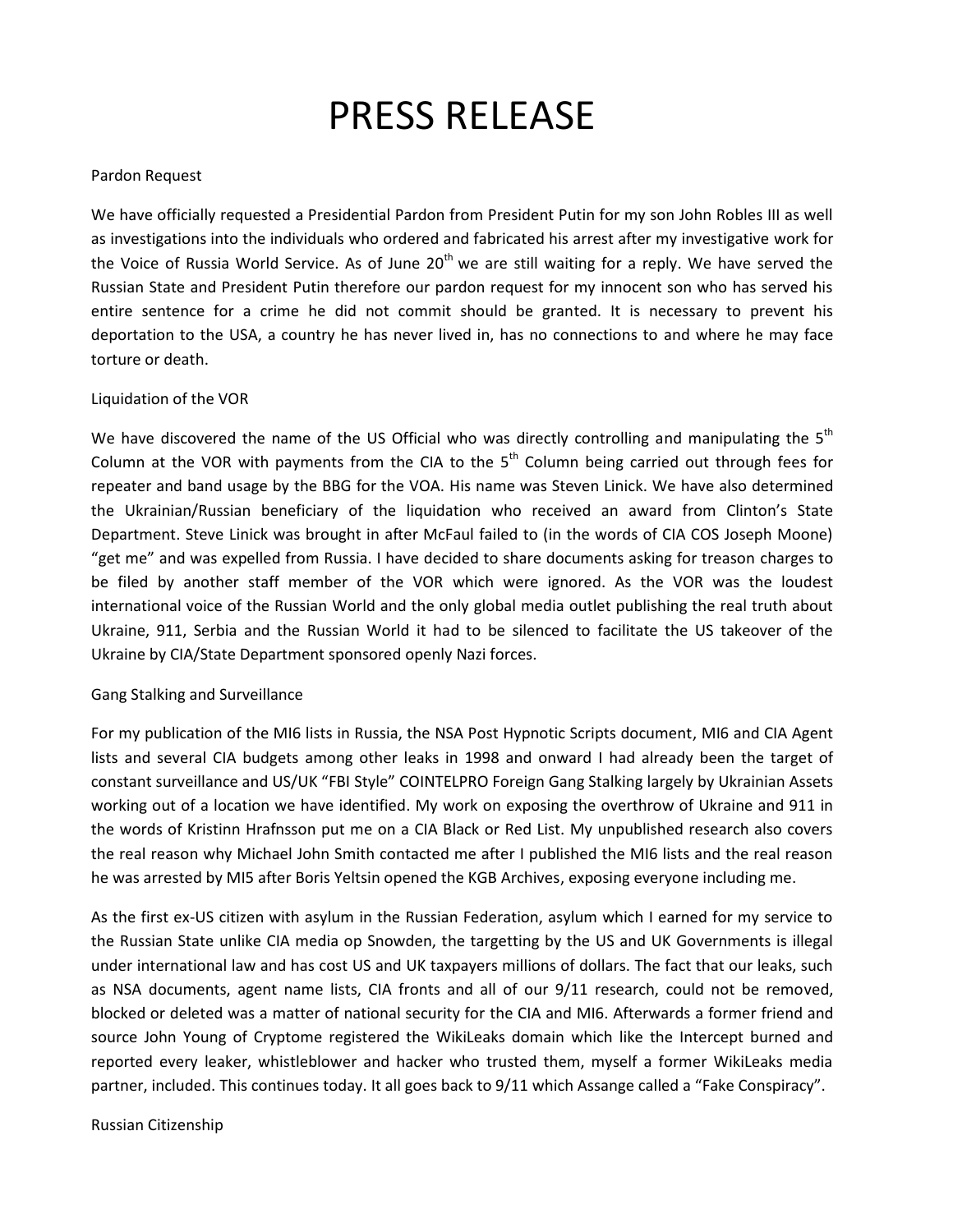I have been forced to file legal papers with the courts after my application for citizenship was ignored and blocked for ten years. Being as I have renounced US Citizenship officially 3 times, once when I applied for asylum, once when I received asylum in 2007 and again when I filed for citizenship added to my journalistic work and service to Russia I know I can never leave. The USA has just reinstated the death penalty for Federal Crimes under which even my journalistic work for the Voice of Russia falls and this goes true for my son as well who had asylum and was framed for writing my articles by the  $5<sup>th</sup>$  Column.

The press and the media refuse to report on us or support us because it does not fit the Hawkins- Greenberg white supremacist narrative and because we are not an Op. We are done trying to be quiet and in doing so assisting those who have destroyed our lives and we will expose everything soon, including some of the details of my service to Russian Security if we do not receive a just answer. I encourage you to download my insurance file which contains 22 years of operational details. If anything happens to me unpacking instructions and the password will be revealed.

I have two daughters who are Muscovites and who I am being prevented from seeing and have served Russia for over 25 years, therefore my request for citizenship is completely reasonable and was done in line with the law and all requirements which I fulfilled. My refusal to pay bribes and interference by the CIA/MI6/FBI are all documented and part of the record including two attempts by CIA Color Revolution specialist Michael McFaul to have me arrested after I authored articles exposing his Color Revolution plans at Bolotnaya and his plans to overthrow the government of Russia for the Zionist/911/Clinton Cabal.

#### Site News

On June 6, 2020 JAR2.com was 17 years old which for an independent truth and disclosure website publishing information banned in the West is the equivalent of eons. In order to stay on-line and independent we have now transferred our domains to Russian registrars cutting our last and only ties to the West when we abandoned the Canadian based TUCOWS. We continue publishing leaks, news and articles which are not published anywhere else and we now own jar2.org, jar2.ru, jar2.biz, LULZSEC.org and other reserved unnamed domains.

They have completely decimated the Internet as a free and open forum and now more than ever we need your support. Share a link, share this press release and share our story. We were right about 9/11, Trump, the New World Order, Biological Genocide and Bill Gates, the Ukraine, Srebrenica and much more and we have never removed a document, file or article from our servers.

I have lived for 13 years with asylum and my son as well and he is about to be deported to a country (the USA) where there is a high probability he will face long imprisonment or execution. We are seeking a country that may accept my son and give him and my US born daughter asylum if Russia denies John a pardon and continues to refuse to allow us to normalize our status and obtain citizenship. I have lived legally on the territory of the Russian Federation since 1996 and can not leave but having citizenship in a country that would guarantee my safety and the safety of my children may finally put an end to my life as a refugee and allow me obtain employment and simply quietly live like everyone else.

One should not have to die for exposing evil, blowing the whistle on illegality and publishing truth! That is what real journalism and courage are and those are my only crimes. Russia beat the Nazis once and will have to beat the CIA sponsored Nazis again if it is to remain a sovereign state and a world power.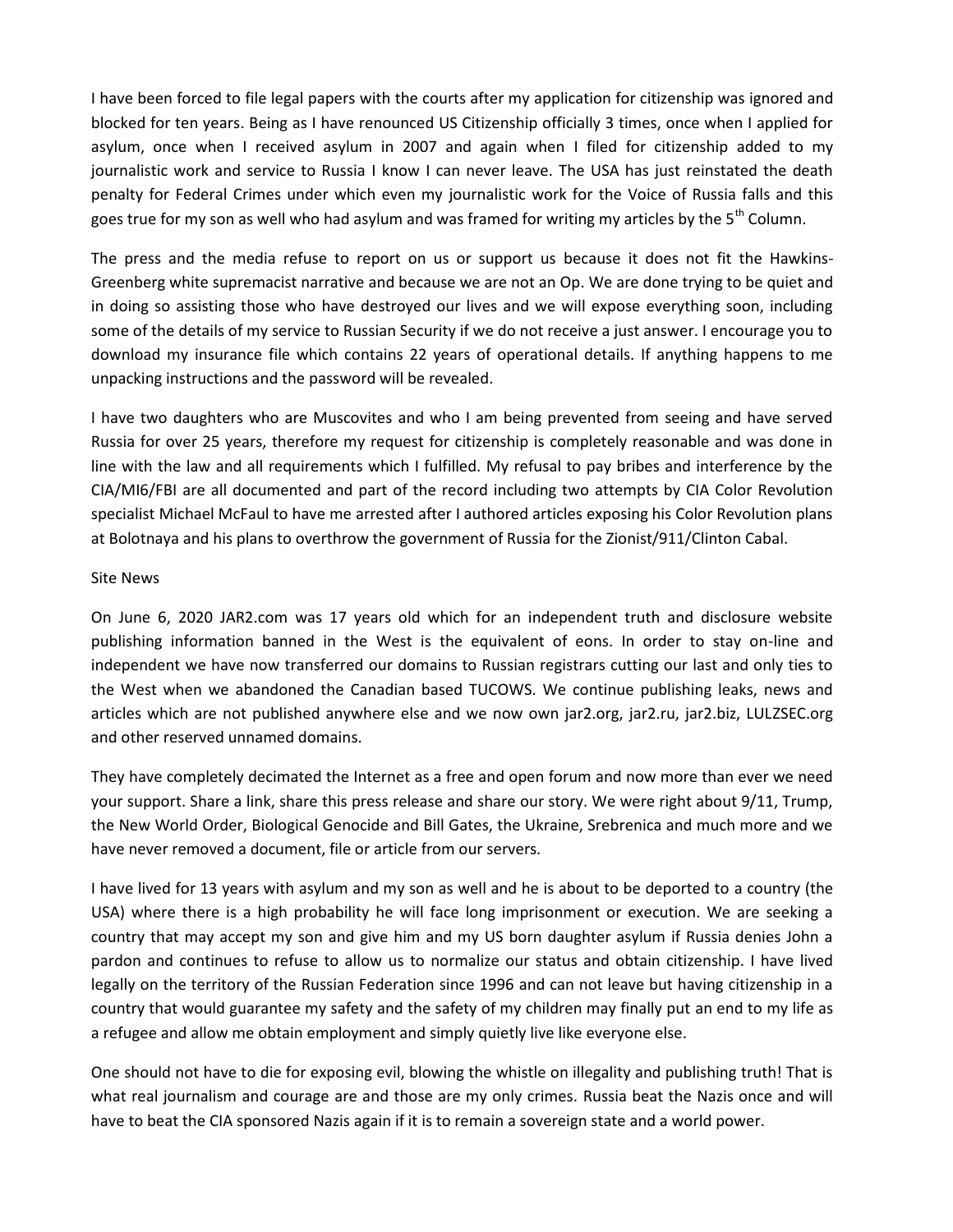Thank you,

John Anthony Robles II

JAR2

Download Pardon, Legal Documents and VOR Treason Request in Russian Here:

http://www.jar2.com/JAR2/Press\_Release.zip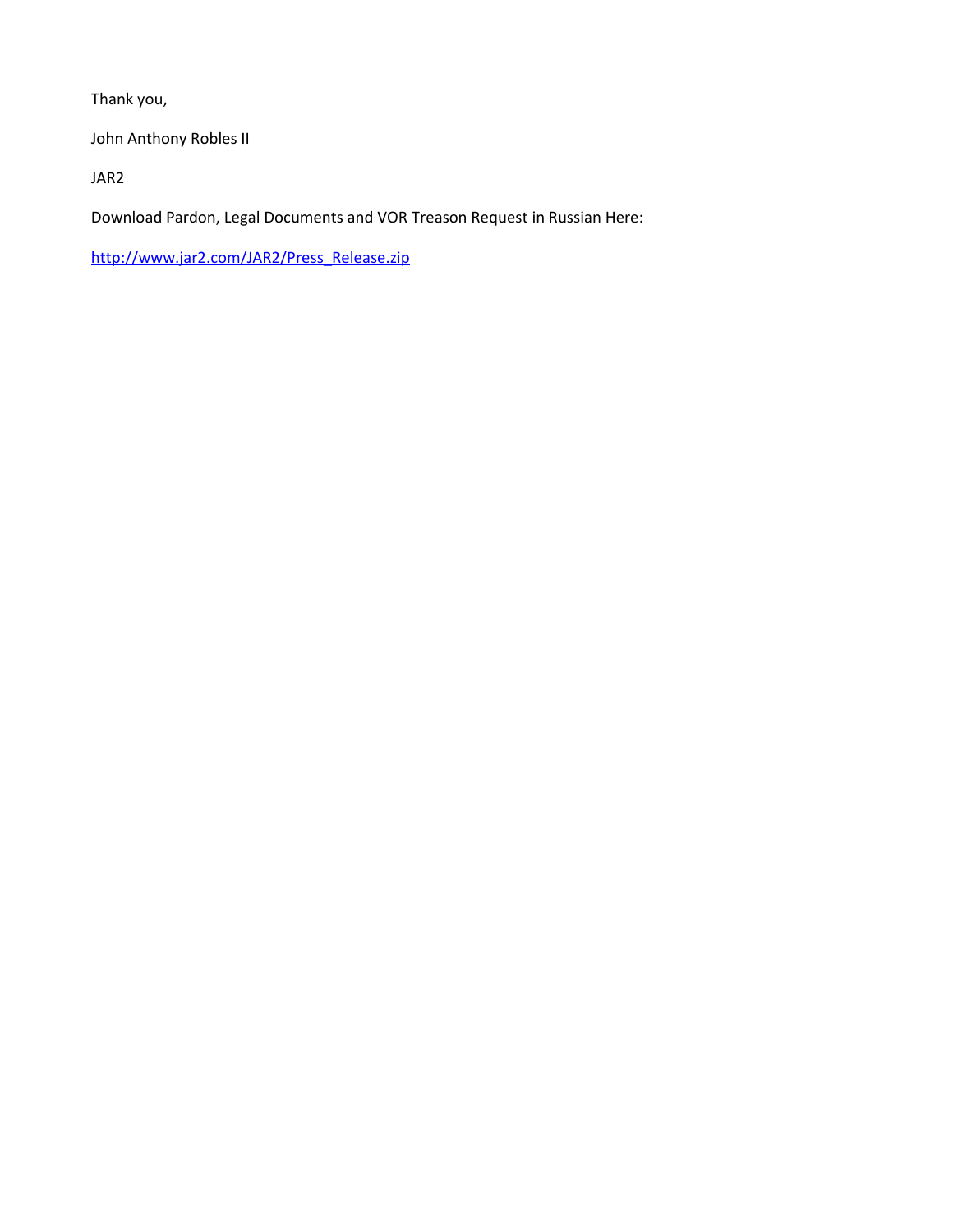# ДЛЯ ПРЕССА

#### Просьба о помиловании

Мы официально запросили у президента Путина президентское помилование для моего сына Джона Роблеса III, а также расследование в отношении лиц, которые заказали и сфабриковали его арест после моей исследовательской работы для Всемирной службы "Голос России". По состоянию на 20 июня мы все ещё ждём ответа. Мы служили Российскому государству и президенту Путину, поэтому наша просьба о помиловании моего невинного сына, который отбыл весь срок за преступление, которого он не совершал, должна быть удовлетворена. Необходимо предотвратить его депортацию в США, страну, в которой он никогда не жил, с которой не имеет никаких связей и где ему могут грозить пытки или смерть.

#### Ликвидация «Голоса России»

Мы обнаружили имя американского чиновника, который непосредственно контролировал и манипулировал 5-й колонной на «Голосе», причём платежи от ЦРУ 5-й колонне осуществлялись через плату за ретранслятор и использование разных частот, принадлежащих «Голосу России» для BBG – «Голоса Америки». Его звали Стивен Линик. Мы также определили украинского/российского бенефициара ликвидации, который получил награду от Госдепартамента Клинтона. Стив Линик был привлечён после того, как Макфол не смог (по словам агента ЦРУ Джозефа Муна) "достать тебя" (меня) и был выслан из России. Я решил поделиться документами другого сотрудника «Голоса», требующими предъявления обвинения в государственной измене, которые были проигнорированы. Поскольку «Голос России» был самым громким международным голосом русского мира и единственным глобальным СМИ, публикующим реальную правду об Украине, 911, Сербии и русском мире, его пришлось заставить замолчать, чтобы облегчить захват Украины спонсируемыми ЦРУ/Госдепартаментом открыто нацистскими силами.

#### Ганг стокинг и преследование

За публикацию списков МИ-6 в России, документа АНБ Post Hypnotic Scripts, списков агентов МИ-6 и ЦРУ и нескольких бюджетов ЦРУ, среди других секретных документов в 1998 году и далее, я уже был объектом постоянного преследования и иностранного ганг стокинга "в стиле ФБР" США/Великобританией COINTELPRO, в основном украинскими агентами, работающие из места, которое мы определили. Моя работа по разоблачению свержения Украины и 911, по словам Кристинн Храфнссон, внесла меня в чёрный или красный список ЦРУ. Моё неопубликованное исследование также охватывает реальную причину, по которой Майкл Джон Смит связался со мной после того, как я опубликовал списки МИ-6, и реальную причину, по которой он был арестован МИ-5 после того, как Борис Ельцин открыл архивы КГБ, разоблачив всех, включая меня.

Поскольку я являюсь первым бывшим гражданином США, получившим убежище в Российской Федерации, убежище, которое я получил за свою службу российскому государству - в отличие от Сноудена, преследование правительствами США и Великобритании является незаконным по международному праву и обошлось налогоплательщикам США и Великобритании в миллионы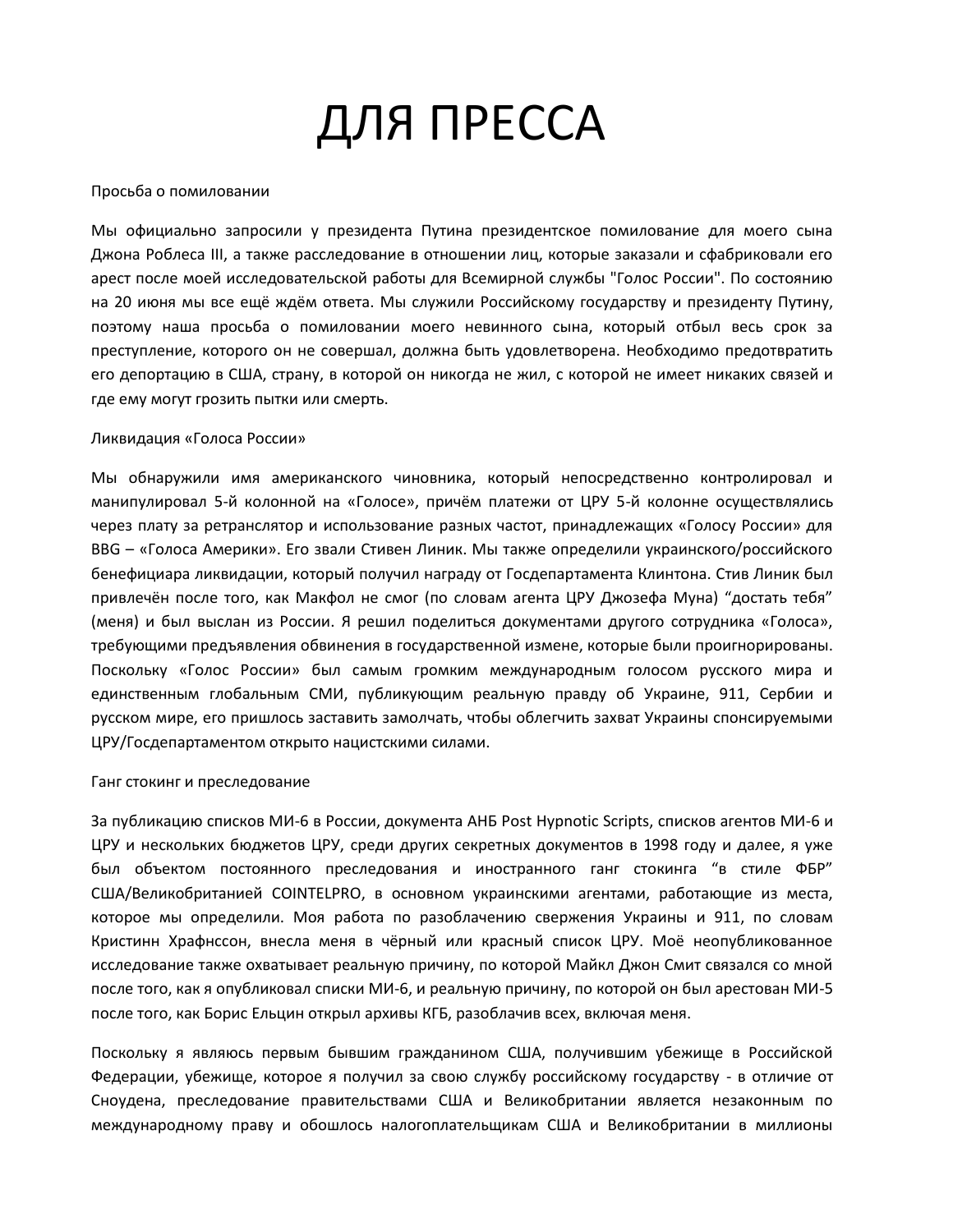долларов. Тот факт, что опубликованные нами секретные документы, такие как документы АНБ, списки имён агентов, компании, за которыми скрывается ЦРУ и все наши исследования 9/11, не могли быть стёрты, заблокированы или устранены, был вопросом национальной безопасности для ЦРУ и МИ-6. Впоследствии бывший друг и источник Джон Янг из Cryptome зарегистрировал домен WikiLeaks, который, как и Intercept, «сливал» каждого информатора, разоблачителя и хакера, которые им доверяли, включая меня, бывшего партнёра WikiLeaks по СМИ. Это продолжается и сегодня. Все это восходит к 11 сентября, которое Ассанж назвал "фальшивым заговором".

#### Российское гражданство

Я был вынужден подать иск в суд после того, как моё заявление о гражданстве игнорировалось и блокировалось в течение десяти лет. Поскольку я официально отказался от гражданства США 3 раза - когда подал заявление о предоставлении убежища, когда получил убежище в 2007 году, и когда подал заявление о предоставлении гражданства, - вдобавок к моей журналистской работе и службе в России, я знаю, что никогда не смогу уехать. США только что вернули смертную казнь за федеральные преступления, под которую подпадает даже моя журналистская работа для "Голоса России", и это же касается моего сына, который получил убежище и который был ложно представлен автором моих статей, благодаря усилиям 5-й колонны на «Голосе России».

Пресса и средства массовой информации отказываются сообщать о нас или поддерживать нас, потому что это не соответствует нарративам Хокинса-Гринберга о превосходстве белых, и потому что мы не являемся операцией спецслужб. Мы больше не стараемся сидеть тихо и таким образом способствовать тем, кто разрушил наши жизни, и мы скоро разоблачим всё, включая некоторые детали моей работы для российских спецслужб, если не получим справедливого ответа. Я призываю вас скачать мой «подстраховочный» файл, который содержит информацию, полученную за 22 года работы. Если со мной что-то случится, инструкция по распаковке и пароль будут раскрыты.

У меня есть две дочери-москвички, с которыми мне не дают видеться, я служу России вот уже более 25 лет, поэтому моя просьба о гражданстве вполне обоснованна и была оформлена в соответствии с законом и всеми требованиями, которые я выполнил. Мой отказ давать взятки и вмешательство ЦРУ/МИ-6/ФБР - всё это задокументировано и является частью документа, включая две попытки специалиста ЦРУ по цветной революции Майкла Макфола арестовать меня после того, как я написал статьи, разоблачающие его планы цветной революции на Болотной и его планы свергнуть правительство России для глобалистов и их нового мирового порядка.

#### Новости сайта

6 июня 2020 года JAR2.com исполнилось 17 лет, что для независимого сайта правды и разоблачения, публикующего информацию, запрещённую на Западе, равносильно эонам. Чтобы оставаться онлайн и оставаться независимыми, мы переместили наши домены на российские регистраторы и отказались от канадского TUCOWS, разорвав таким образом последнюю и единственную нить, связывавшую с Западом. Мы продолжаем публиковать секретные документы, новости и статьи,